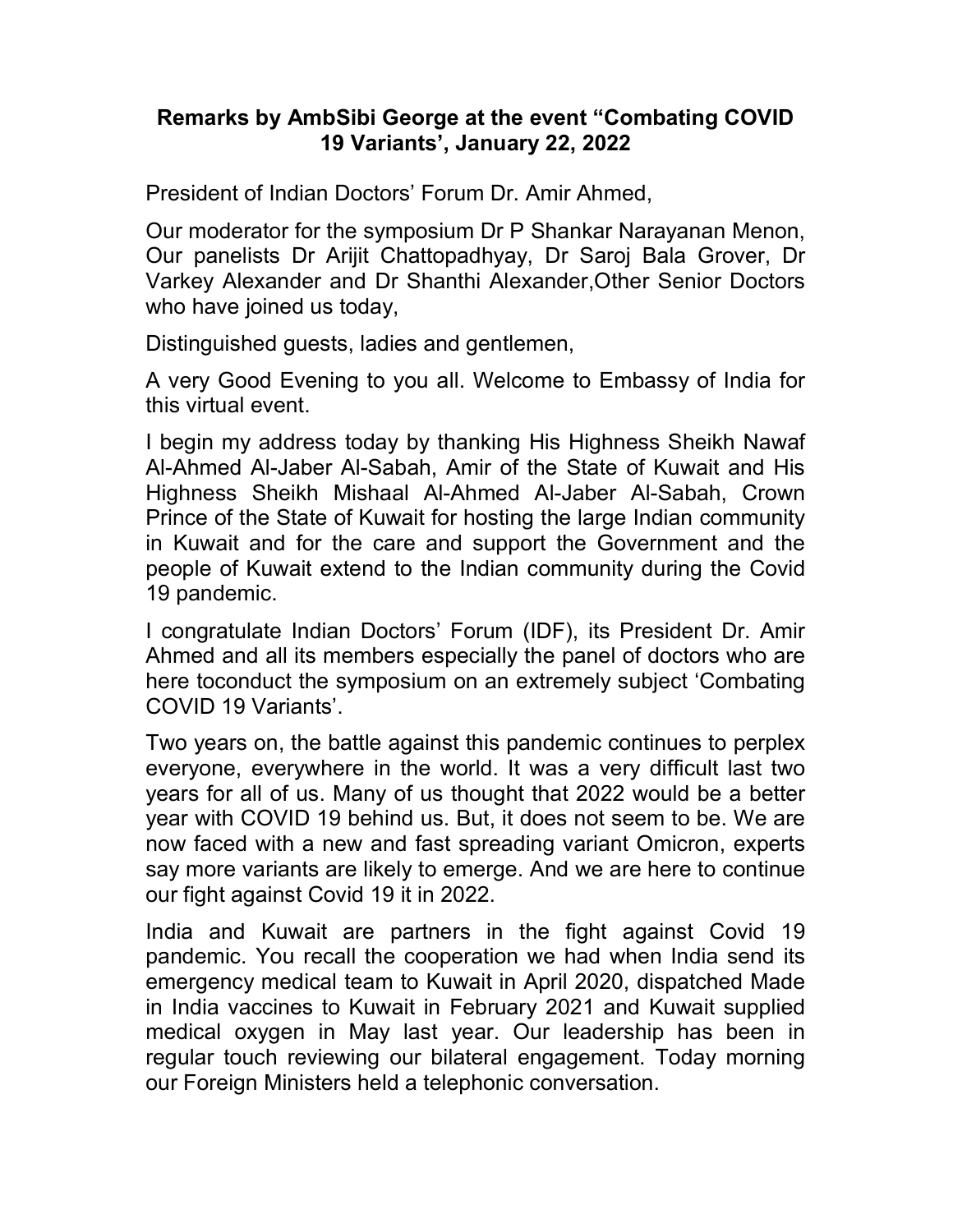Dear Friends,

I urge all members of the Indian community in Kuwait to strictly follow the Covid 19 guidelines set by the Government of Kuwait. We in the Embassy organize will organize all our events only virtually till the situation improves. We have a series of virtual events scheduled for next week, Jan 23 unveiling of the portrait of Netaji Subhas Chandra Bose to mark his 125<sup>th</sup> birth anniversary, Jan 24 Open House with the community and Jan 26 our Republic Day celebrations. All are invited to join us virtually for these events.

Herewe are today on our virtual platform, with our partner Indian Doctors Forum (IDF) to generate awareness on the new variant and other variants. We have been regularly doing such events with IDF to generate awareness among our community and others.

I would like to thank IDF for being in the forefront of fight against the pandemic in Kuwait. They have worked closely with the Embassy in many activities, be it organization of dedicated seminars, awareness campaigns, roundtable discussions to educate people about COVID-19, or by conducting medical camps or free medical consultations. IDF doctors conduct free medical camp at the Embassy shelter every fortnight. I recall the humanitarian service IDF as an organization and our Doctors collectively and individually have given to the community during the pandemic, along with our nurses and other medical professionals. I also thank each of our frontline warries our doctors, our nurses and other medical professionals, without whose dedication and commitment, we would not have been able to beat this virus. Now with the new variant spreading, IDF has already come up with a panel of over fifty doctors in multiple languages of India for free teleconsultations.

Dear Friends,

India, like other nations, has also experienced the fury of this deadly infection, including the new variant. But we are facing this dire situation with great fortitude and resilience. A year from the date of launch of the World's largest vaccine campaign, we successfully administered 160 crore (1.6 billion) COVID vaccine doses, an unparalleled global feat.

While we fight this pandemic domestically, India continues to be at the forefront of the global fight against COVID in line with its